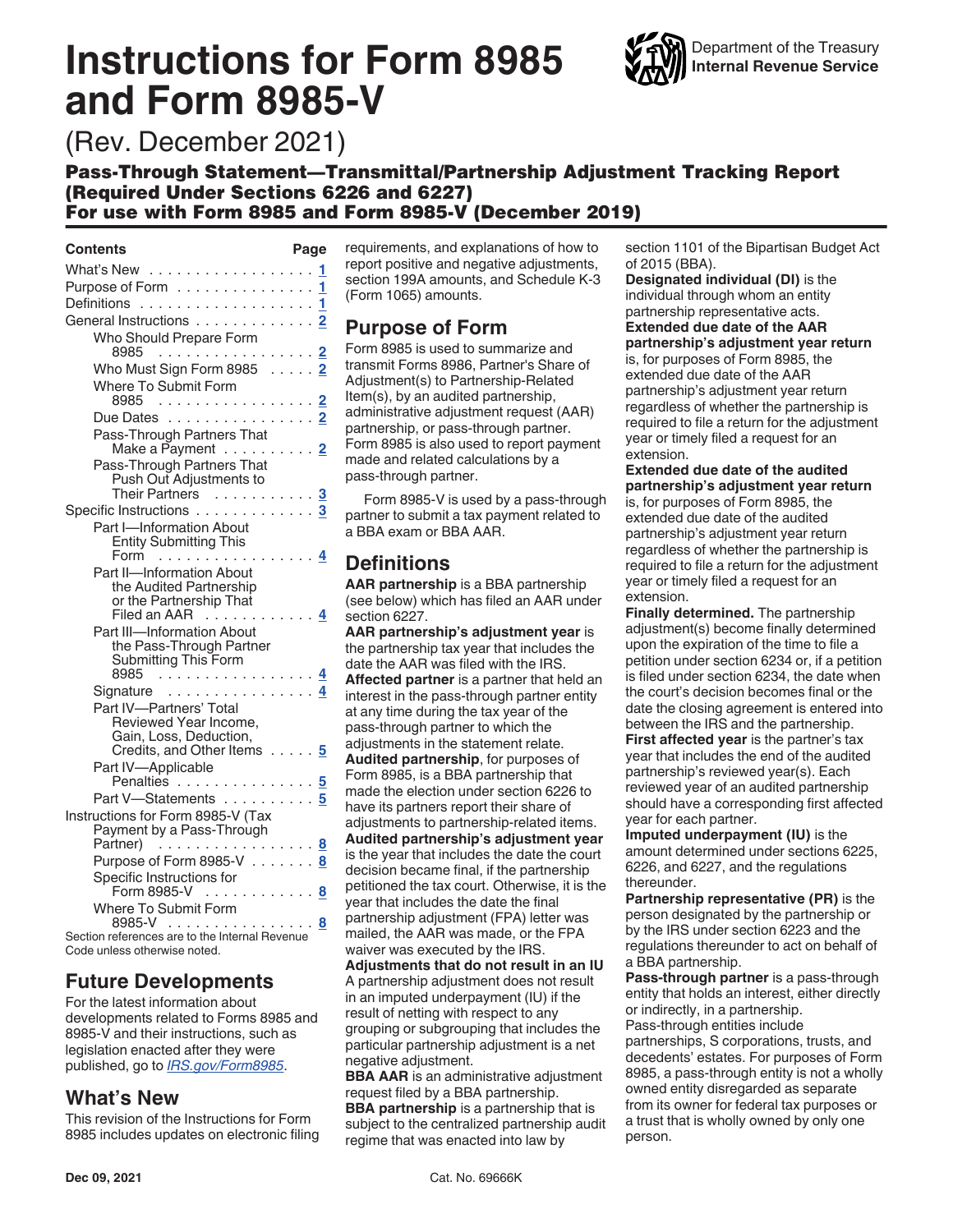<span id="page-1-0"></span>**Reporting year** is the partner's tax year(s) that includes the date the audited partnership furnished the Forms 8986, Partner's Share of Adjustment(s) to Partnership-Related Item(s), to its partners.

**Reviewed year** is the audited partnership's tax year to which the partnership adjustment(s) relates. **Reviewed year adjustments** are adjustments originating from the partnership's reviewed year(s). **Reviewed year partner** is any person that held an interest in the audited partnership at any time during the partnership's reviewed year.

# **General Instructions**

#### **Who Should Prepare Form 8985**

The following persons or entities should prepare Form 8985.

• Audited partnerships that have made an election under section 6226.

• Direct or indirect pass-through partners that receive a Form 8986 related to an audited partnership, regardless of whether they furnish statements to their partners or choose to pay in lieu of furnishing statements to their partners.

• Partnerships that file an AAR under section 6227 and either elect to push out the resulting adjustments to their partners or have adjustments that do not result in an IU.

• Direct or indirect pass-through partners that receive a Form 8986 related to an AAR partnership.

#### **Who Must Sign Form 8985**

If prepared by an audited partnership or an AAR partnership, Form 8985 should be signed by the authorized PR or DI for the reviewed tax year. If prepared by a pass-through partner, Form 8985 should be signed by an individual who has the authority to sign the partner's information return. If the pass-through partner is a BBA partnership, this should be signed by the pass-through partner's PR or DI for the first affected year.

**Special instructions for pass-through partners.** If the PR or DI shown on the pass-through partner's first affected year tax return has changed or you would like to make a change, submit a Form 8979 authorizing the change. If the Form 8985 you are submitting is related to an AAR filing, the Form 8979 should be included with the Form 8985. However, if the Form 8985 is related to a BBA audit, fax the Form 8979 separately to 888-981-6982, and in Part V of the Form 8985 (which must be submitted electronically) include a statement indicating that the PR or DI has changed and the date the Form 8979 was faxed.

**Special instructions for a BBA partnership making a push out election as a** 

**result of an examination.** If a BBA

partnership makes a push out election, and the PR or DI for the reviewed year has changed or you would like to make a change, submit Form 8979 by attaching it to the push out election, Form 8988 (which must be submitted electronically). If the PR or DI for the reviewed year changes between the time the push out election is made and when the Form 8985 is submitted, fax the Form 8979 separately to 888-981-6982, and in Part V of the Form 8985 (which must be submitted electronically) include a statement indicating that the PR or DI has changed and the date the Form 8979 was faxed.

#### **Where To Submit Form 8985**

#### **Audited partnerships and**

**pass-through partners of audited partnerships.** Section 6241(10) gives the IRS authority to require electronic submission of anything required to be filed or submitted under section 6226(a). Audited BBA partnerships and their pass-through partners are required to submit Forms 8985 and 8986 electronically. From the BBA website, *[IRS.gov/BBAPartnerships](https://www.irs.gov/businesses/partnerships/bba-partnership-audit-process)*, search for "Electronic Submission of Forms by Audited BBA Partnerships and Their Pass-Through Partners" for steps required to submit electronically.

**AAR partnerships.** AAR partnerships that are electing to push out adjustments to their partners or have adjustments that do not result in an IU must include Form 8985 with their AAR along with Forms 8986. The Forms 8985 and 8986 must be filed with, and in the same manner as, the AAR.

#### **Pass-through partners of an AAR part-**

**nership.** Pass-through partners of an AAR partnership must submit Form 8985 to the IRS by fax at 888-981-6982, with or without Forms 8986, as applicable.

#### **Due Dates**

**Audited partnerships.** An audited partnership that has made an election under section 6226 must submit Form 8985 and the related Forms 8986 to the IRS no later than 60 days after the date on which the partnership adjustments are finally determined. Failure to submit Forms 8986 by the due date results in the audited partnership being liable for the IU.

An audited partnership can submit corrected Forms 8985 and the related corrected Forms 8986 within 60 days of the due date for the initially submitted forms without IRS permission. If corrected statements need to be submitted after the 60-day correction period, the audited partnership must contact the IRS for permission to submit.

**AAR partnerships.** An AAR partnership that either elects to push out the resulting

adjustments to its partners or has adjustments that do not result in an IU must include Forms 8985 and the related Forms 8986 with its AAR.

**Pass-through partners.** Direct and indirect pass-through partners must submit Form 8985 by the extended due date of the audited partnership's adjustment year return (or the extended due date of the AAR partnership's adjustment year return). This date can be found in Part II, item F, of the Form 8986 that was received by the pass-through partner. Failure to submit by the due date may result in a penalty. A pass-through partner can submit a corrected Form 8985 and the related Forms 8986, if applicable, within 60 days of the due date for the initially submitted forms without IRS permission. If corrected Forms 8985 need to be submitted after the 60-day correction period, the audited partnership must contact the IRS for permission to submit.

## **Pass-Through Partners That Make a Payment**

If a pass-through partner receives a Form 8986 as a result of an audited partnership, it can take into account the adjustments reflected in the Form 8986 by paying the IU, including all applicable penalties and interest, and submitting Form 8985 by the extended due date of the audited partnership's adjustment year return. A pass-through partner that chooses to pay an IU should not issue related Forms 8986 to its partners, with one exception noted in the next paragraph, but should still complete Part IV of Form 8985.

If a pass-through partner receives a Form 8986 as a result of an AAR partnership, it can take into account the adjustments reflected in the Form 8986 by paying the IU, including all applicable penalties and interest, and submitting Form 8985 by the extended due date of the AAR partnership's adjustment year return. However, adjustments that do not result in an IU shown on the Form 8986 that are related to an AAR must be pushed out.

In Part III, item F, the appropriate box must be checked and payment information must be reflected. In Part V, include a statement or statements showing how the IU, penalties, and interest were figured. See below for how to figure these amounts.

**Pass-through partner's calculation of the IU.** If a pass-through partner chooses to make a payment rather than push out the adjustments to its partners, payment is figured in the same manner as an IU is figured under Regulations section 301.6225-1 by treating all the adjustments reflected on the Form 8986 received by the pass-through partner as partnership adjustments for the first affected year of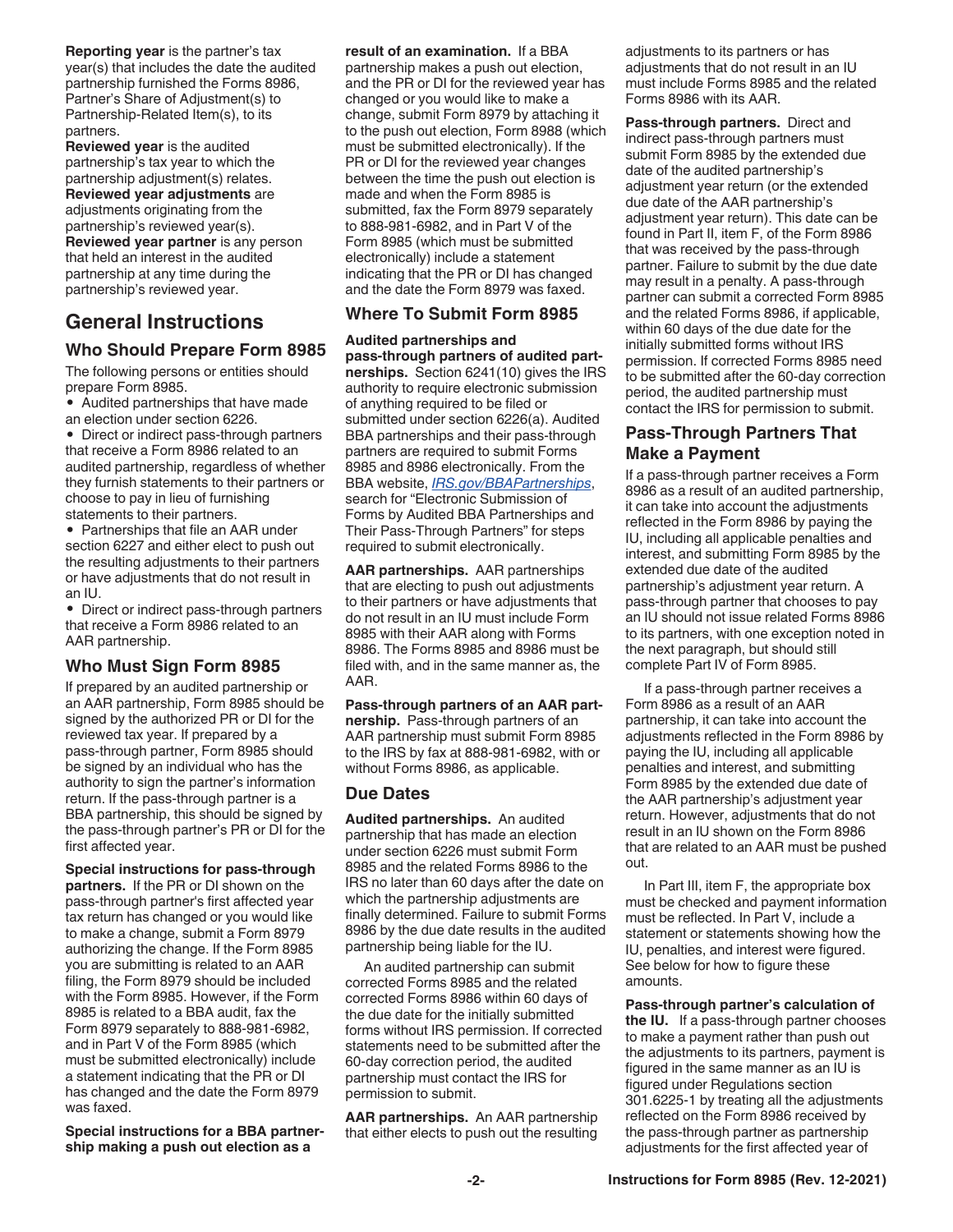<span id="page-2-0"></span>the pass-through partner. Any modifications approved by the IRS with respect to an audited partnership involving partners of the pass-through partner (which are indirect partners of the audited partnership) should be taken into account in this calculation. Adjustments that do not result in an IU are taken into account by the pass-through partner in the tax year that includes the date of payment. However, adjustments that do not result in an IU shown on the Form 8986 that are related to an AAR must be pushed out. A detailed calculation must be included in Part V of the Form 8985 filed with the IRS. Pass-through partners of an AAR partnership cannot include modifications in the calculation.

**Pass-through partner's calculation of penalties and interest.** Pass-through partners that make a payment must figure and pay applicable penalties on the amounts due, treating such amounts as IUs for the pass-through partner's first affected year. To find out which penalties apply, pass-through partners should refer to the penalty sections of Part V of the Form 8986 that they received.

Pass-through partners that make a payment must pay interest on the IU (including all applicable penalties) as if the IU was due on the due date of the first affected year. Interest is figured from the due date of the pass-through partner's return for the first affected tax year and is compounded daily until it is paid. The interest on the penalties is also figured from the same due date unless the pass-through partner filed for an extension in the first affected year, in which case it should be figured from that date. The interest is figured at the underpayment rate under section 6621(a)(2), but substituting "five percentage points" for "three percentage points." Pass-through partners that are making a payment as part of an AAR should use the rate under section 6621(a)(2) without making this substitution.

**Example calculation of amount due, penalty, and interest by pass-through partner.** On October 12, 2023, MJ, an audited partnership, timely furnishes Forms 8986 to its partners and submits them to the IRS. The Forms 8986 reflect the partners' share of partnership adjustments as finally determined in the FPA it received from the IRS for reviewed year ending December 31, 2020. The Forms 8986 sent to partners M (an individual) and J (a partnership) each reflect a partnership adjustment of \$100,000 to ordinary income. The statements also indicate that the substantial understatement penalty under section 6662(d) applies and no modifications were approved. The

extended due date of MJ's 2023 return is September 15, 2024.

M takes into account her share of the adjustments reflected on the Form 8986 furnished by MJ on her reporting year 2023 individual tax return.

J's first affected year return was due on March 15, 2021. J did not file for an extension. Assume the short-term federal interest rate from March 15, 2021, to April 1, 2024, is 2.5%. J adds 5% (3% from section 6621; 2% from section 6226) to this rate to obtain 7.5% as its applicable interest rate which is compounded daily. Also assume that the highest income tax rate for a U.S. person as of December 31, 2020, is 37%. On April 1, 2024, J decides to account for the adjustments by paying an IU and submitting the Form 8985 to the IRS. J determines that because the IU exceeds the threshold amount in section 6662(d), the penalty must be included in its payment. On Form 8985, J checks box 1 in Part III, item F, figures an IU, and includes a statement with the calculation details in Part V. J figures the IU, related penalty, and interest from March 15, 2021, as shown in the following table.

#### **Example Calculation of Amount Due, Penalty, and Interest by Pass-Through Partner**

| Total adjustments net of<br>modifications                                      | \$100,000 |
|--------------------------------------------------------------------------------|-----------|
| Multiplied by highest<br>income tax rate in effect<br>on 12/31/2020            | 37%       |
| Equals IU (additional<br>tax)                                                  | \$37,000  |
| Multiplied by penalty<br>rate under section 6662                               | 20%       |
| Equals penalty on IU                                                           | \$7,400   |
| Total IU and penalty                                                           | \$44,400  |
| Interest at 7.5% from<br>03/15/2021 to<br>04/1/2024 on total IU<br>and penalty | \$11,408  |
| Total amount due                                                               | \$55,808  |

J makes a payment of \$55,808 electronically at IRS.gov and obtains a confirmation number which it enters in the space provided in Part III, item F, of Form 8985, along with the amount of additional tax, penalties, and interest. Since J has accounted for its share of the audit adjustments by making a payment and submitting Form 8985, it does not have to issue Forms 8986 to its partners.

**Payments by pass-through partners.**  Go to *[IRS.gov/Payments](https://www.irs.gov/payments)* for payment options. If submitting a check or money order, use Form 8985-V. See the instructions for Form 8985-V at the end of these instructions.

However you choose to pay, identify your payment by checking the appropriate box on Form 8985-V.

• Payment submitted by a pass-through partner due to an audited partnership should be identified as "BBA exam push out."

• Payment submitted by a pass-through partner due to an AAR partnership should be identified as "BBA AAR push out."

## **Pass-Through Partners That Push Out Adjustments to Their Partners**

If a pass-through partner pushes out the adjustment(s) to its partners, it must push out all of the adjustment(s). The appropriate box must be checked in Part III, item F, of Form 8985. It must also provide Forms 8986 to its partners and to the IRS by the extended due date of the audited partnership's (or AAR partnership's) adjustment year return. The push out package submitted to the IRS should include the summary Form 8985 and all related Forms 8986 that were provided to the partners. See the Instructions for Form 8986.

**Note.** The following do not apply to partnerships and pass-through partners submitting Form 8985 as part of an AAR. • The audit control number and tracking number fields.

• Modifications in Part IV of Form 8985.

# **Specific Instructions**

**Original or corrected.** At the top of Form 8985, check the appropriate box to indicate if the form is an original or corrected. A corrected Form 8985 must be submitted if a corrected Form 8986 impacts the sum of the total adjustments of all Forms 8986.

**Withholding for foreign partners.** An audited partnership or an AAR partnership may have withholding and reporting obligations if it furnishes a Form 8986 to a reviewed year partner that includes an adjustment subject to withholding under chapter 3 (Withholding of Tax on Nonresident Aliens and Foreign Corporations) or chapter 4 (Taxes to Enforce Reporting on Certain Foreign Accounts). See the Instructions for Form 8986 for more information.

**Incoming tracking number and outgoing tracking number.** These fields are to be filled out by an audited BBA partnership or a pass-through partner of an audited partnership. These fields do not apply to AAR partnerships or pass-through partners of AAR partnerships. The incoming tracking number is completed by a pass-through partner of an audited BBA partnership only and is the tracking number shown on the Form 8986 received by the pass-through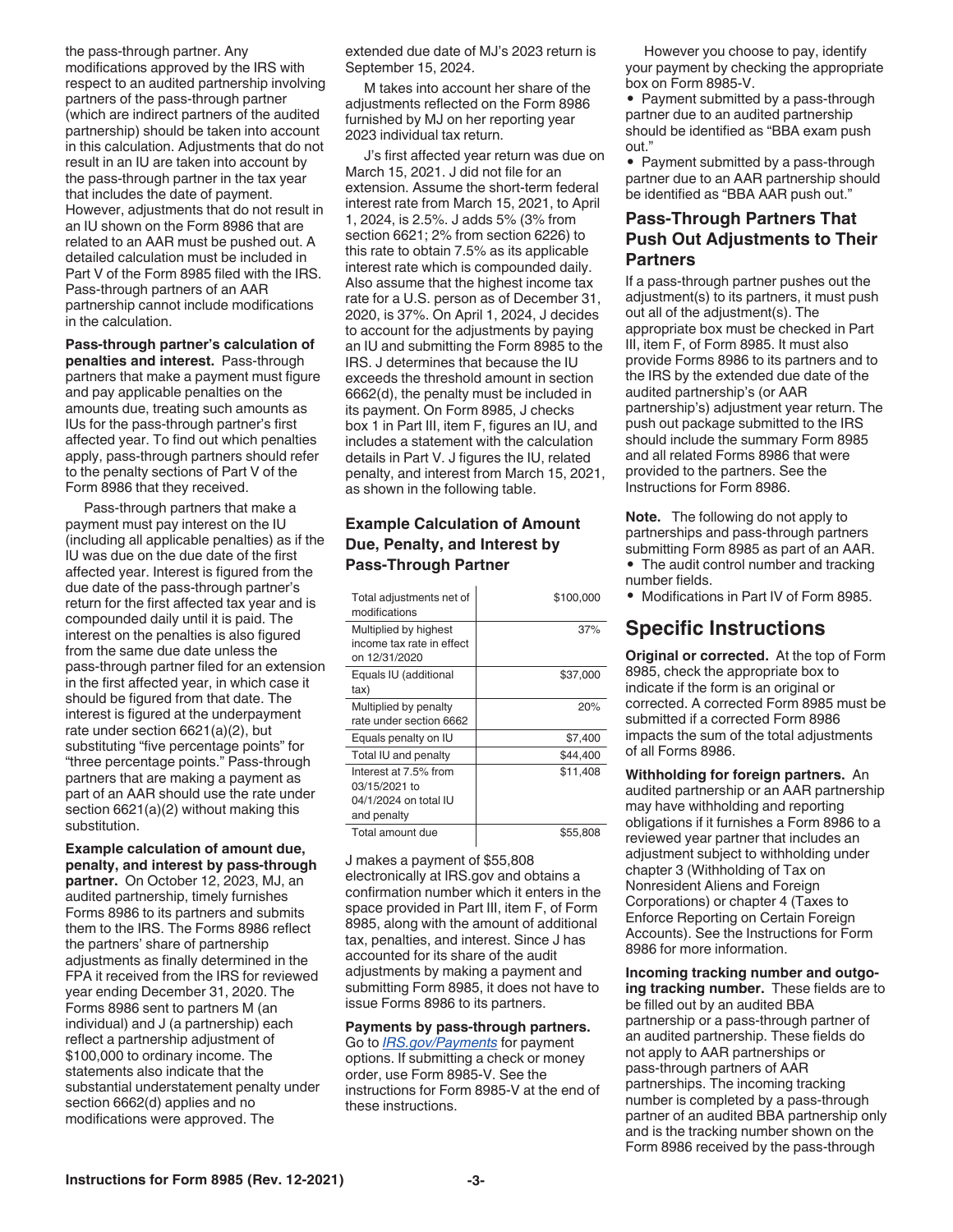<span id="page-3-0"></span>partner. The outgoing tracking number needs to be completed by an audited partnership or a pass-through partner of an audited BBA partnership that is issuing Forms 8986 to its partners/owners. A unique outgoing tracking number must be obtained for each push out package submitted by an audited BBA partnership or pass-through partner of an audited BBA partnership. From the BBA website, *[IRS.gov/BBAPartnerships](https://www.irs.gov/businesses/partnerships/bba-partnership-audit-process)*, search for "Electronic Submission of Forms by Audited BBA Partnerships and Their Pass-Through Partners" for instructions on how to obtain an outgoing tracking number.

**Audit control number.** Enter the audit control number that is provided on correspondence with the IRS. Pass-through partners can locate this number at the top of the Form 8986 they received. AAR partnerships, including pass-through partners of an AAR partnership, should leave this field blank.

## **Part I—Information About Entity Submitting This Form**

**Item A**—Indicate which entity is issuing this form by checking the appropriate box. **Item B**—Check the box that corresponds to the type of return normally filed by the entity issuing this form. If Other, also indicate the type of return filed on the line provided.

**Item C**—Enter the number of Forms 8986 that are associated with only this Form 8985. Pass-through partners of an audited BBA partnership that choose to make a payment instead of issuing Forms 8986 must enter a zero in this box.

**Items D and E**—These fields are to be filled out only by an audited BBA partnership or a pass-through partner of an audited BBA partnership. Generally, box D should be checked, and you should enter 1 of 1 in box E.

**Note.** Pass-through partners of an audited BBA partnership that make a payment instead of issuing Forms 8986 will not need to include any Forms 8986. They should also check box D and enter 1 of 1 in box E.

**Special instructions for audited BBA partnerships or pass-through partners of audited BBA partnerships with more than 500 partners submitting push out Forms 8985 and 8986 (batched submission).** There is a limitation regarding the size of files that can be filed electronically in a single submission. If the submission exceeds that size, the submission must be split into multiple batches. In this situation, each batch of Forms 8986 must have an associated Form 8985. The Form 8985 included in the first batch will be considered the summary Form 8985, and for this Form 8985, box D should be checked. In box E,

enter 1 of X, with X being the total number of batches submitted for the outgoing tracking number shown at the top of the form. In the second batch submitted, do not check box D; enter 2 of X in box E, and so forth for all subsequent batches. Each batch must have the same outgoing tracking number (and incoming tracking number, if applicable).

## **Part II—Information About the Audited Partnership or the Partnership That Filed an AAR**

**Item A**—On lines 1–6, enter the name and address of the partnership. In the state field, enter the two-letter abbreviation for the U.S. state or the full name of the foreign province. U.S. partnerships leave the country code field blank. Foreign partnerships enter the country code found at *[Foreign Country Codes](https://www.irs.gov/e-file-providers/foreign-country-code-listing-for-modernized-e-file)*.

**Item B**—On lines 1–7, enter the name, address, city, state, ZIP code, and phone number of the PR. If the PR is an entity, provide the name, address, city, state, ZIP code, and phone number of the DI instead of the information about the PR. **Item C**—Enter the partnership's tax

identification number.

**Item D**—Enter the tax year end date of the reviewed year of the partnership. Each reviewed year should have a separate Form 8985. This form must be completed for reviewed years that have adjustments related to an audit or an AAR.

**Item E**—Enter the partnership's adjustment year ending date. **Item F**—Enter the extended due date of the partnership's adjustment year tax return, regardless of whether the partnership has filed for an extension. For AAR partnerships, this will be the extended due date of the tax year the AAR was filed.

**Item G**—Enter the date the partnership furnished the Forms 8986 to its partners.

#### **Part III—Information About the Pass-Through Partner Submitting This Form 8985**

**Item A**—On lines 1–6, enter the pass-through partner's name and address. In the state field, enter the two-letter abbreviation for the U.S. state or the full name of the foreign province. U.S. partnerships leave the country code field blank. Foreign partnerships enter the country code found at *[Foreign Country](https://www.irs.gov/e-file-providers/foreign-country-code-listing-for-modernized-e-file)  [Codes](https://www.irs.gov/e-file-providers/foreign-country-code-listing-for-modernized-e-file)*.

**Item B**—Enter the pass-through partner's tax identification number.

**Item C**—Enter the pass-through partner's tax year end to which the adjustments relate.

**Item D**—Enter the name of the entity that issued the Form 8986 to the pass-through partner, if different from the audited partnership or AAR partnership in Part II.

**Item E**—Enter the tax identification number of the entity that issued the Form 8986 to the pass-through partner, if different from the audited partnership or AAR partnership in Part II. **Item F**—Indicate if the pass-through partner is making a payment or issuing Forms 8986 to its partners by checking the appropriate box 1 or 2. If the pass-through partner is making a payment, a statement must be included in Part V with a detailed calculation of the IU plus any applicable penalties and interest. An IU calculation is not needed if pushing out all the adjustments. If paying electronically, check box 3 and enter the electronic payment confirmation number in the space provided. If paying by check or money order, check box 4 and enter the check number in the space provided.

### **Signature**

**Non-electronically submitted forms.** If the form is prepared by an audited partnership or an AAR partnership, the authorized PR or DI for the reviewed year should sign and date Form 8985. If the form is prepared by a pass-through partner, it should be signed and dated by an individual who has the authority to sign the tax return. If the pass-through partner is a BBA partnership, it should be signed by its PR or DI for the first affected year.

**Electronically submitted forms.** For audited BBA partnerships and pass-through partners of audited BBA partnerships that electronically submit forms, the PR or DI for the first affected year e-sign the form by entering their 5-digit PIN in the signature block. The 5-digit PIN is the number that is self-selected during the Transmitter Control Code (TCC) application step as described in the multi-step process for electronic submission as described on the BBA website, *[IRS.gov/BBAPartnerships](https://www.irs.gov/businesses/partnerships/bba-partnership-audit-process)*.

*Name of person signing form.* The typed name of the person signing the form must exactly match the name entered during the TCC application step for electronic submission. For example, if the name entered during the TCC application step is John T. Smith, the typed name on the form must be John T. Smith, not John Smith, JT Smith, etc.

**Title & Date.** Enter your title and the date the form is being signed.

*Telephone number.* Enter a daytime telephone number.

*Name of entity partnership representative (if applicable).* If the PR is an entity, enter the entity name.

**Balance sheet adjustments.** Any adjustments to balance sheet items (including changes to the type of a liability between recourse and nonrecourse)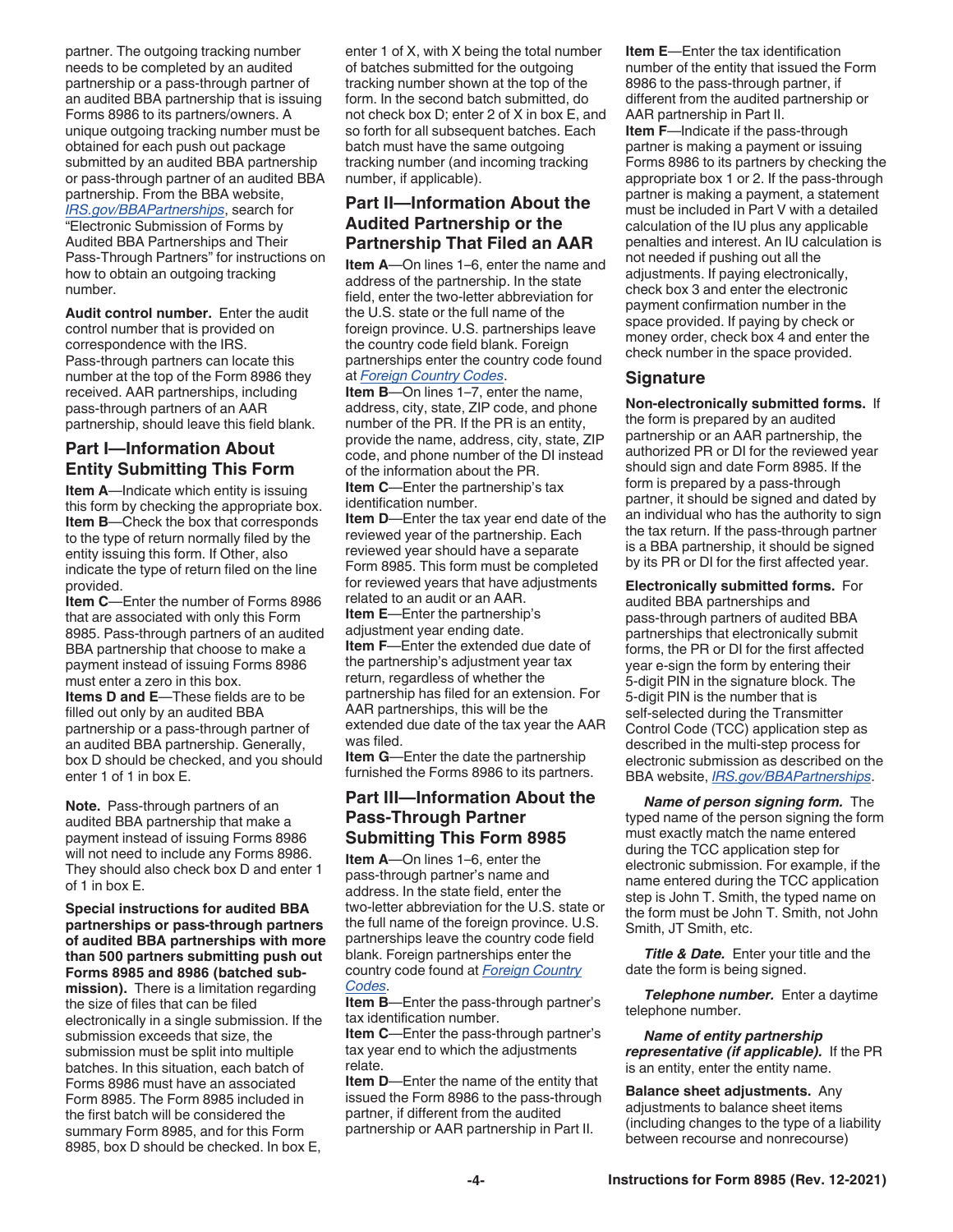<span id="page-4-0"></span>made as a result of a BBA audit should be shown in a separate statement in Part V using a per-return, adjustment, and corrected amount format.

### **Part IV—Partners' Total Reviewed Year Income, Gain, Loss, Deduction, Credits, and Other Items**

**Note.** Adjustments that increase a Schedule K-1 (Form 1065) item as originally reported, or as corrected, must be shown as positive numbers. Adjustments that decrease Schedule K-1 (Form 1065) items should be shown as negative numbers.

Part IV should include summary figures of the total amounts of the Forms 8986 that are related to this Form 8985. For audited partnerships and AAR partnerships, this part should include the sum of all adjustments included in the Forms 8986 sent to the partners. For pass-through partners, the amounts in this part should equal the amounts shown on the Form 8986 that was received by the pass-through partner. For columns (a)–(c), refer to the relevant Schedule K-1 and instructions. See below for special instructions for changes to Schedules K-2 and K-3 (Form 1065). For each item that was adjusted, enter the following.

**Column (a), Line number**—The Schedule K-1 line number that was adjusted. If you have changes to Schedule K-3, enter "K3" (no dash). **Column (b), Line title**—The title of the Schedule K-1 item that was adjusted. For adjustments to Schedule K-3 (Form 1065), enter the part, section (if applicable), line, and column reference.

**Column (c), Code**—Enter the code letters listed in the Schedule K-1 instructions that correspond to the line number shown in column (a). For adjustments to Schedule K-3, if applicable, enter the country code. See the Schedule K-3 instructions. If no specific code applies, enter "NA."

**Column (d), As reported**—Enter the original aggregate amount reported to the partners on their Schedules K-1 or as previously corrected by the partnership. With respect to Schedule K-3, do not enter an amount in this column.

**Column (e), Check if statement in Part V**—Check the box in this column if the item shown in column (a) has a corresponding statement in Part V. For adjustments to Schedule K-3, enter an explanation of the adjustment on Part V of Form 8985 with reference to the entry on Part IV, column (b).

**Column (f), Reviewed year adjustments as finally determined**— Enter the total reviewed year adjustments corresponding to the line item in column (a). With respect to Schedule K-3, do not enter an amount in this column.

**Column (g), Approved modifications**— Enter the total modifications approved by the IRS with respect to the item adjusted. Modifications related to the filing of an AAR should not be shown in this column. With respect to Schedule K-3, do not enter

an amount in this column. **Column (h), Net (column (f) minus column (g))**—Enter the amount in column (f) less the amount in column (g). This is the reviewed year adjustments net of approved modifications. With respect to Schedule K-3, do not enter an amount in this column.

#### **Loans and other items recharacterized as distributions to partners.** If a

reviewed year adjustment has been made to change a partner loan or other item to a partner distribution, this adjustment should be reported with the column (a) line number that corresponds to the Schedule K-1 "Distributions" category and with column (c) code A for cash distributions if the partner received money and as a code C if the partner received property other than money.

#### **Disguised sale adjustments.**

Distributions to a partner that were changed as part of an audit proceeding to disguised sale proceeds under section 707 should be reported with the column (a) line number that corresponds to the Schedule K-1, Other category, and with column (c) code DS. The partnership should also include a statement in Part V describing the asset that was sold, the proceeds, and the tax basis of the asset at the time of the contribution.

**Note.** If the adjustments cannot be fully reflected in Part VI, fax a separate statement(s), and enter a note in Part VI indicating that you have faxed the statement(s) to 888-981-6982

**Special instructions for changes to Schedules K-2 and K-3.** The Form 8985 is a summary of all adjustments on the related Forms 8986. This is similar to Schedule K-2 with respect to the related Schedules K-3. Adjustments to the Schedule K-2 should be reflected on Form 8985 and to the Schedule K-3 on Form 8986.

See the Instructions for the Form 8986 for examples of how Schedule K-3 adjustments should be reported. The related Schedule K-2 (summary of Schedule K-3) adjustments should be reported in the same manner on the Form 8985.

**Note.** If the adjustments cannot be fully reflected in Part V, fax a separate statement(s), and enter a note in Part V indicating that you have faxed the statement(s) to 888-981-6982.

### **Part IV—Applicable Penalties**

The applicability of penalties is determined at the audited partnership or AAR partnership level. In the penalties section of Part IV, enter the penalty code sections, descriptions, rates, adjustment line numbers, and total adjustment amount to which the penalty applies.

#### **Part V—Statements**

The purpose of this part is to provide additional space to add statements where needed. In general, if a statement was included to support the original Schedule K, the same statement should be shown here if any item on that statement changed as a result of the audit. This part can also be used by pass-through partners that choose to calculate and pay an IU, and for adjustments that do not have a corresponding Schedule K-1 line number. **Column (a), Line no./code**—List the corresponding Schedule K-1, Part IV, column (a), line number and column (c) code (if applicable) for each item for which a statement is included.

**Column (b), Statement**—Include a detailed explanation of the amount(s) or calculation(s) that corresponds to the item in column (a).

Supporting schedules and statements should be in a format that shows the original amount, the net change, and the correct amount for each item listed in the statement. If any column (b) statements exceed the space allowable in one box, continue in the next box with the same information in column (a).

This Part V should also be used if a pass-through partner is choosing to figure and pay an IU. Pass-through partners that are choosing to pay an IU should enter "Part III F" in column (a) and a detailed calculation in column (b). For a change to liabilities or other balance sheet items, enter "Part IV F" in the line number field of Part V of the Form 8985 (statements section) and attach a statement describing the original amounts reported, adjustments, and corrected aggregate balance sheet items. For a change to capital accounts, enter "Part IV G" in Part V and attach a statement describing the aggregate original amounts reported, adjustments, and corrected amounts.

**Statements that need to be sent separately by fax.** Adjustments that cannot be fully reflected in Part V can be faxed separately to 888-981-6982. All faxed statements to be associated with Forms 8985 and 8986 should have the following information at the top of the statement. • Form number the statement relates to

- (8985 or 8986).
- Submitting entity name.
- Partner's tax identification number (if related to a Form 8986).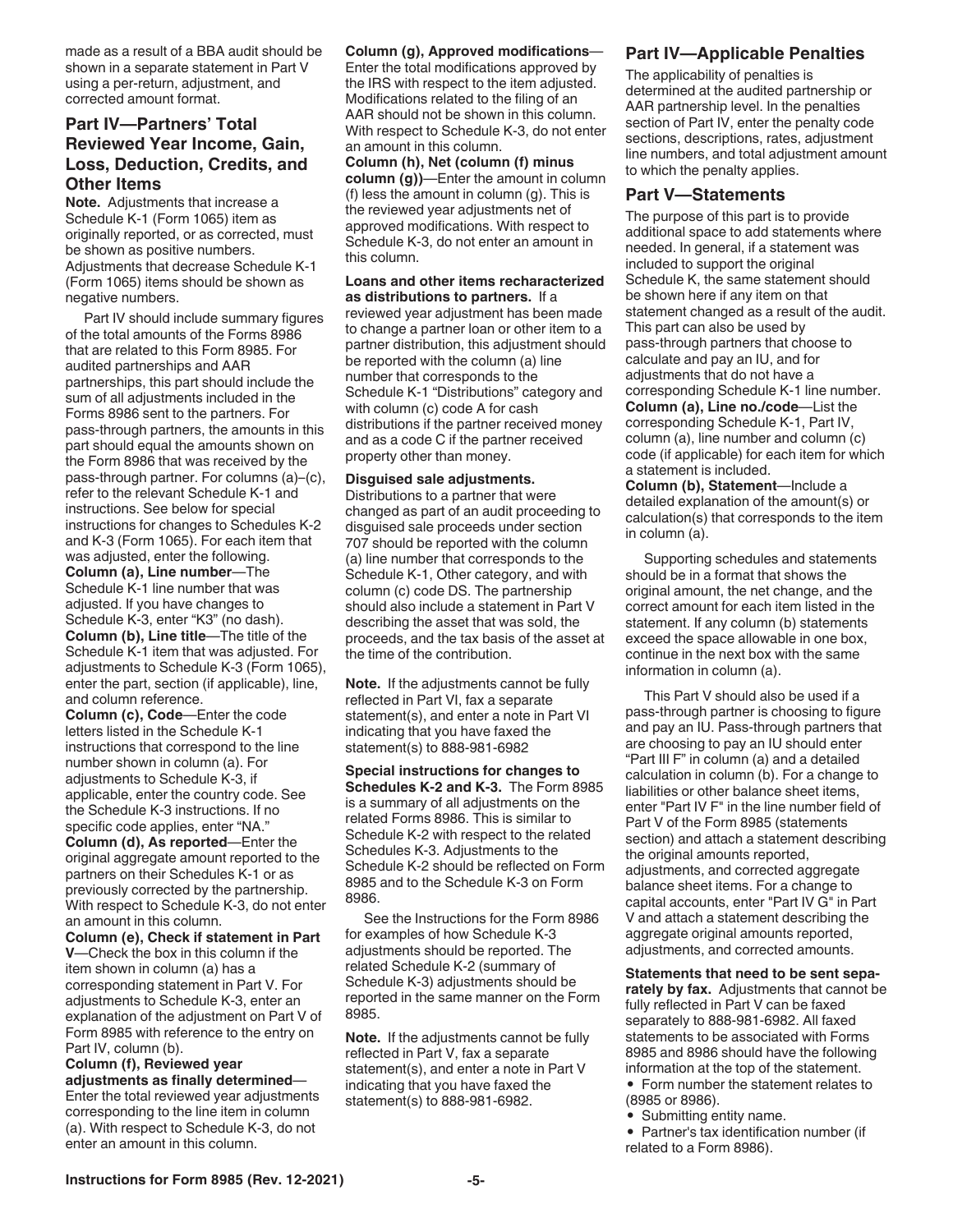• Tax year (should be the same as the

year on Form 8985/8986, Part II, item D). • Audit control number (if applicable). All changes should be reported in the "Description, Line Number, Amount Reported, Adjustments, and As Corrected" format.

#### **Statements related to section 199A information.**

**Note.** If the adjustments cannot be fully reflected in Part V, fax a separate statement to 888-981-6982.

Adjustments that increase or decrease section 199A information reported to the partners must be shown in a separate statement for each trade or business or each aggregated trade or business. Partnerships may aggregate trades or businesses for purposes of computing QBI, UBIA, and W-2 wages. The choice to aggregate must be made on an originally filed tax return. See below for an example of the information that should be included

in Part V of the Form 8985. These figures should reflect the aggregate amount of section 199A items reported separately to the partners on Forms 8986.

**Note.** Section 199A dividends are reported as a cumulative amount and not per qualified trade or business. These should only be included once in the first section 199A statement attached to Form 8985, regardless of how many statements may be necessary.

Each trade or business should indicate if it is a publicly traded partnership (PTP), aggregated, or specified service trade or business (SSTB). See the Instructions for Schedule K-1 (Form 1065) or the Instructions for Schedule K-1 (Form 1120-S).

If the partnership is a patron of a specified agricultural or horticultural cooperative, the partnership must also include a statement for each trade or business identifying the adjustment(s) to qualified items of income, gain, deduction, and loss and W-2 wages allocable to qualified payments. Section 199A(g) deductions are reported as a cumulative amount and not per qualified trade or business. These should only be included once in the first statement of adjustments to items allocable to qualified payments attached to Form 8985, regardless of how many statements may be necessary.

## **Examples**

*Example 1—Push out of section 199A-related audit adjustments.*  Assume partnership ABC has one trade or business that is an SSTB and is not a patron in a specified agricultural or horticultural cooperative. On its filed return, partnership ABC reported the items shown in Example 1. Section 199A Related Amounts Generated by the Partnership as a summary of all the section 199A related amounts generated by the partnership.

#### **Example 1. Section 199A Related Amounts Generated by the Partnership**

| EIN:                                                                   | ∣□PTP             |
|------------------------------------------------------------------------|-------------------|
|                                                                        | $\Box$ Aggregated |
|                                                                        | ■ SSTB            |
| Summary of section 199A items before audit adjustments:                |                   |
| QBI or qualified PTP items subject to partner-specific determinations: |                   |
| Ordinary business income (loss)                                        | \$400,000         |
| Rental income (loss)                                                   | \$20,000          |
| Royalty income (loss)                                                  |                   |
| Section 1231 gain (loss)                                               | \$100,000         |
| Other deductions                                                       | \$160,000         |
| W-2 wages                                                              | \$100,000         |
| UBIA of qualified property                                             | \$120,000         |
| Section 199A dividends                                                 | \$10,000          |

Assume the adjustments per audit increased ordinary income by \$20,000 and royalty income by \$10,000, and decreased other deductions by \$40,000. Assume that all of the adjustments are determined to be qualified items of income, gain, deduction, and loss at the partnership level. Partnership ABC should include in Part V of the Form 8985 the information shown in Example 1. Part V of Form 8985.

## **Example 1. Part V of Form 8985**

| EIN:                                                                      | <b>As Reported</b>                               | <b>Net Adjustments</b> | <b>As Corrected</b>                                 |
|---------------------------------------------------------------------------|--------------------------------------------------|------------------------|-----------------------------------------------------|
| Summary of section 199A items before<br>audit<br>adjustments:             | $\Box$ PTP<br>$\Box$ Aggregated<br><b>■</b> SSTB |                        | $\square$ PTP<br>$\Box$ Aggregated<br><b>■</b> SSTB |
| QBI or qualified PTP items subject to<br>partner-specific determinations: |                                                  |                        |                                                     |
| Ordinary business income (loss)                                           | \$400,000                                        | \$20,000               | \$420,000                                           |
| Rental income (loss)                                                      | \$20,000                                         |                        | \$20,000                                            |
| Royalty income (loss)                                                     |                                                  | \$10,000               | \$10,000                                            |
| Section 1231 gain (loss)                                                  | \$100,000                                        |                        | \$100,000                                           |
| Other deductions                                                          | \$160,000                                        | (\$40,000)             | \$120,000                                           |
| W-2 wages                                                                 | \$100,000                                        |                        | \$100,000                                           |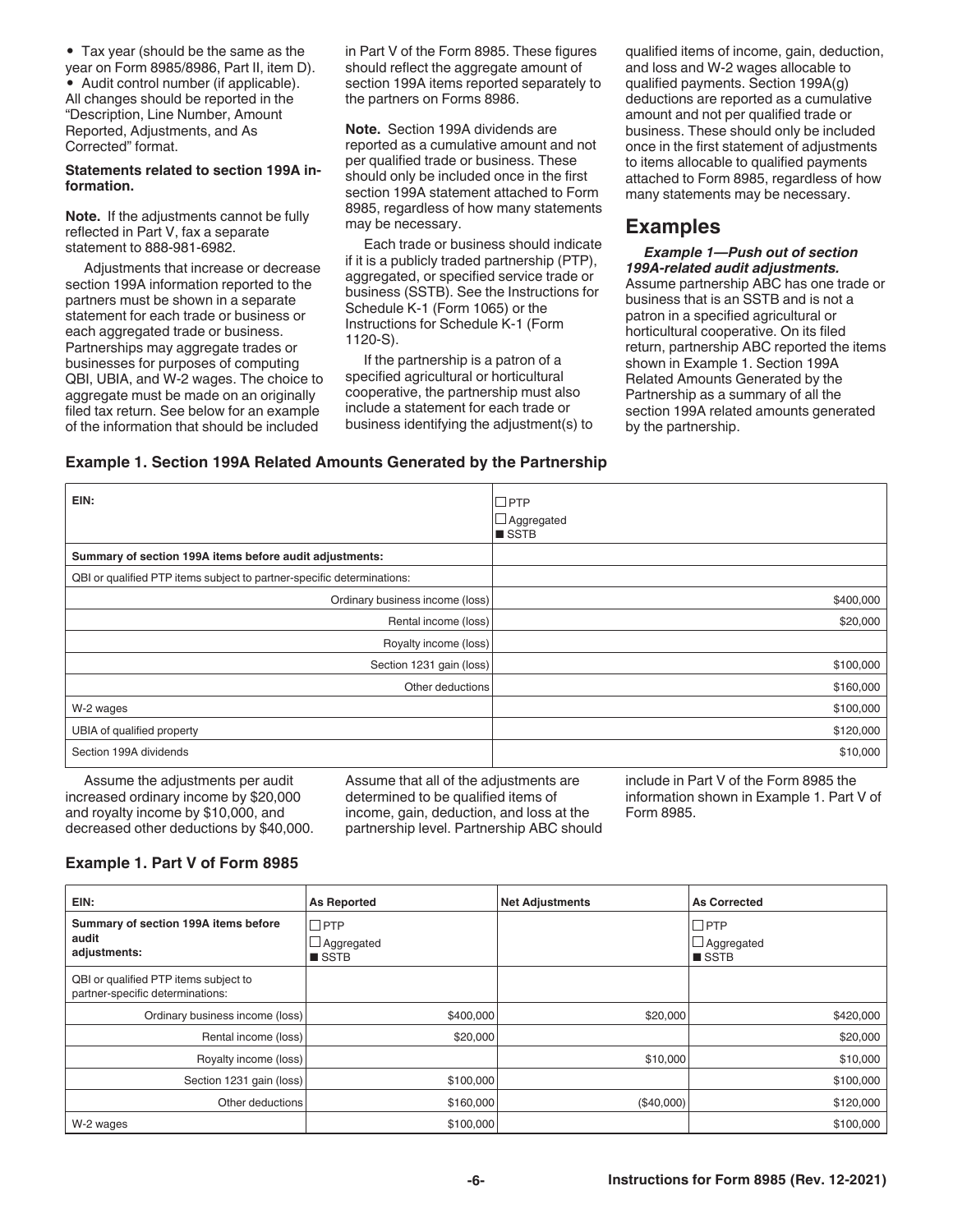| UBIA of qualified property | \$120,000 | .000   |
|----------------------------|-----------|--------|
| Section 199A dividends     | \$10,000  | 10.000 |

*Example 2—Pass-through partner's calculation of IU from Form 8986 received.* Assume a pass-through

partner received the adjustments shown in Example 2. Part V of Form 8986 on a

Form 8986 that showed its share of adjustments from an audit.

**Example 2. Part V of Form 8986**

| (a)<br>Line<br>number | (b)<br>Line title                    | (c)<br>Code* | (d)<br>As reported | (e)<br>Check If<br>statement<br>in Part VI | (f)<br>Reviewed year adjustments as<br>finally determined |
|-----------------------|--------------------------------------|--------------|--------------------|--------------------------------------------|-----------------------------------------------------------|
|                       | Ordinary Income-Increase             |              | $$50,000$          |                                            | \$100,000                                                 |
| 13                    | Other Deductions-Decrease            |              | \$100,000          |                                            | $-$ \$50,000                                              |
| 9a                    | Long-Term Capital<br>Gains-Decrease  |              | \$25,000           |                                            | $-$ \$20,000                                              |
| 15                    | Line 15a, LIH Credit-Decrease        |              | \$3,000            |                                            | $-$2,000$                                                 |
| 15                    | Line 15e, Rental<br>Credits-Increase |              | \$0                |                                            | \$1,000                                                   |

The pass-through partner should figure an IU for these adjustments as shown in

Example 2. Worksheet for Pass-Through Partner IU Calculation.

#### **Example 2. Worksheet for Pass-Through Partner IU Calculation**

| <b>Adjustments by Subgroup</b>                     | <b>Description</b>                  | <b>Positive</b><br><b>Adjustments</b> | <b>Adjustments</b><br>that did not<br>result in an IU |
|----------------------------------------------------|-------------------------------------|---------------------------------------|-------------------------------------------------------|
| Ordinary Income, Schedule K-1, Line 1              | Increase to Income                  | \$100,000                             |                                                       |
| Other Deductions, Line 13                          | Decrease to Other Deductions        | \$50,000                              |                                                       |
| Long-Term Capital Gains,<br>Schedule K-1, Line 9a  | Decrease to Long-Term Capital Gains |                                       | $-$20,000$                                            |
| <b>Adjustments Before Credits</b>                  |                                     | \$150,000                             |                                                       |
| Applicable Tax Rate                                |                                     | 37%                                   |                                                       |
|                                                    |                                     |                                       |                                                       |
| IU amount before credits                           |                                     | \$55,500                              |                                                       |
| Low Inc. Housing Credit, Schedule K-1,<br>Line 15a | Decrease to LIH Credits             | \$2,000                               |                                                       |
| Other Rental Credits, Schedule K-1,<br>Line 15e    | Increase to Other Rental Credits    |                                       | $-$1,000$                                             |
| <b>Total Adjustments to Credits</b>                |                                     | \$2,000                               |                                                       |
| Adjustments to Creditable Expenditures             |                                     | \$0                                   |                                                       |
| IU                                                 |                                     | \$57,500                              |                                                       |

**Note.** For the purposes of the Forms 8985 and 8986, increases and (decreases) to the item as reported are reflected as increases or (decreases) on the form. However, for the purposes of the IU calculation, an adjustment is shown as a positive amount if it would increase the income tax of any taxpayer, and as a negative or an amount that not did not result in an IU if it decreases tax. Any adjustment to a balance sheet item is treated as a positive adjustment. Also note that separate Schedule K-1 line items are in separate subgroups that should not be netted for the purposes of the calculation. See above for how pass-through partners

should report amounts that did not result in an IU.

#### **Special Instructions for Changes to Schedule K-2 or Schedule K-3 (Form 1065)**

Form 8985 is a summary of all adjustments on the related Forms 8986. This is similar to Schedule K-2 with respect to the related Schedules K-3. Adjustments to Schedule K-2 should be reflected on Form 8985 and adjustments to Schedule K-3 should be reflected on Form 8986.

See the Instructions for the Form 8986 for examples of how Schedule K-3

adjustments should be reported. The related Schedule K-2 (summary of Schedules K-3) adjustments should be reported in the same manner on Form 8985.

**Note.** If the adjustments cannot be fully reflected in Part V, fax a separate statement(s), and enter a note in Part V indicating that you have faxed the statement(s) to 888-981-6982.